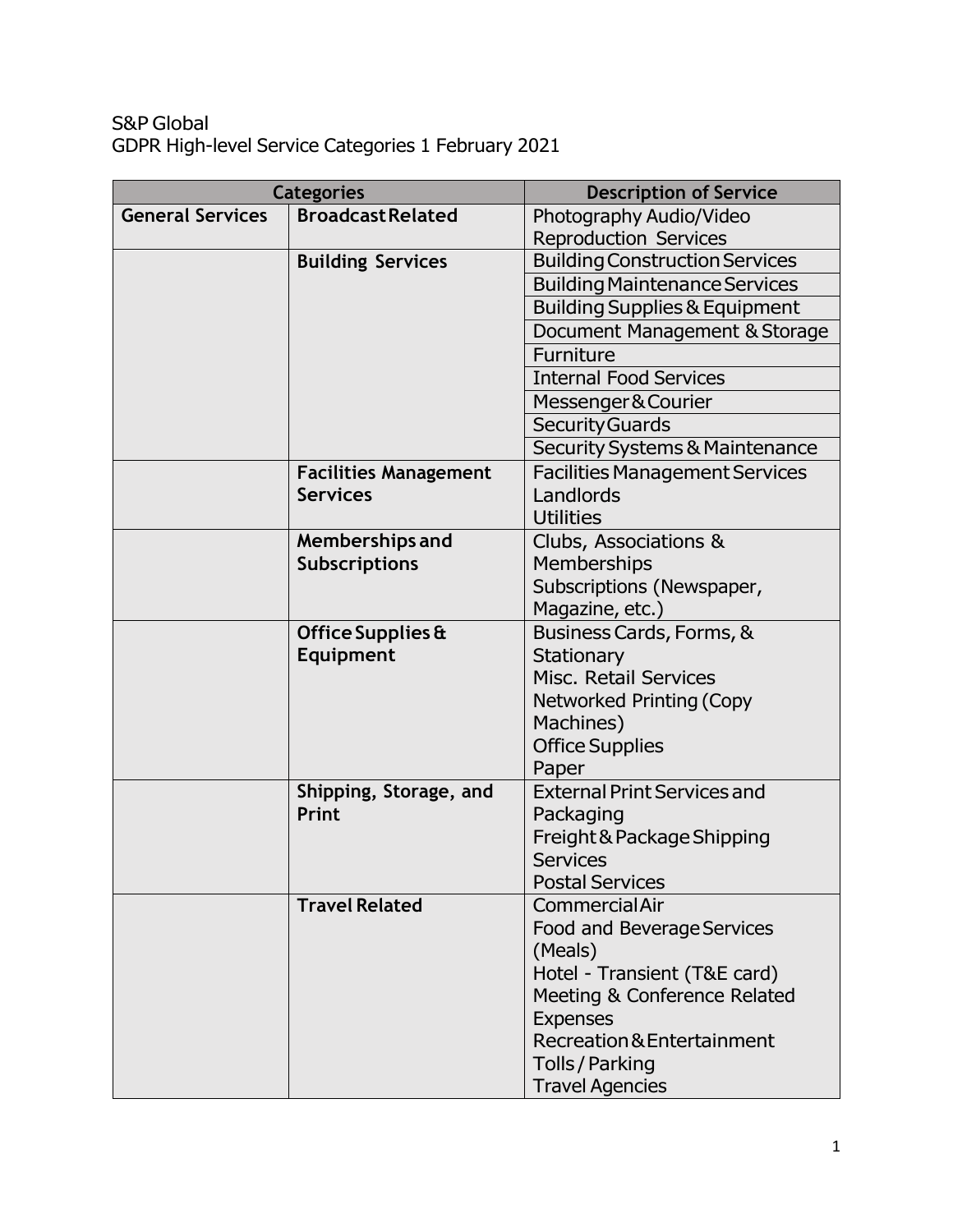|                      |                             | <b>Travel Overall (GENERAL)</b>           |
|----------------------|-----------------------------|-------------------------------------------|
|                      | <b>Vehicles</b>             | <b>Automobile Products &amp; Services</b> |
|                      |                             | Cars (Fleet)                              |
| IT                   | <b>Computer Software</b>    | Enterprise                                |
|                      |                             | Individualized/Specialized                |
|                      |                             | SaaS (Software as a Service)              |
|                      |                             | Software Maintenance costs                |
|                      | <b>Hardware</b>             | <b>Computer Accessories</b>               |
|                      |                             | <b>Computer Hardware</b>                  |
|                      |                             | Value-Add Resellers (VARS)                |
|                      | <b>IT Services</b>          | <b>Hardware Maintenance</b>               |
|                      |                             | <b>Information Technology Outsource</b>   |
|                      |                             | (TTO)                                     |
|                      |                             | <b>IT Consulting</b>                      |
|                      |                             | <b>IT Related</b>                         |
|                      |                             | Web Site Development/Maint                |
|                      |                             | App development and support               |
|                      | <b>Telecommunications</b>   | <b>Cellular Services</b>                  |
|                      |                             | Telecommunications - Managed              |
|                      |                             | <b>Services</b>                           |
|                      |                             | Telecommunications - Transport            |
| <b>NONSOURCEABLE</b> | Internal                    | Intercompany                              |
|                      | <b>Late Fees</b>            | <b>Late Fees</b>                          |
|                      | Nonsourceable               | NonSourceable                             |
|                      |                             | Research invoices                         |
|                      | <b>Other</b>                | <b>Corporate Actions</b>                  |
|                      |                             | Government/Taxes                          |
|                      |                             | Paymentsto                                |
|                      |                             | Individuals/Employees Payroll and         |
|                      |                             | Related                                   |
|                      |                             | <b>Unclaimed Property</b>                 |
|                      | <b>Refunds</b>              | <b>Customer Refunds</b>                   |
| Professional         | <b>Business Outsourcing</b> | <b>Recruiting Process Outsourcing</b>     |
| <b>Services</b>      |                             | (RPO)                                     |
|                      | Consulting                  | Business & Management                     |
|                      |                             | Consulting                                |
|                      |                             | Business Process Outsource (BPO)          |
|                      |                             | <b>Financial Consulting</b>               |
|                      |                             | <b>Other Consulting Services</b>          |
|                      |                             | Sales & Marketing Consulting              |
|                      |                             | Sales & Marketing freelancer              |
|                      | <b>EDP Related</b>          | Editorial Development, Art &              |
|                      |                             | <b>Design Services</b>                    |
|                      |                             | Photography Services                      |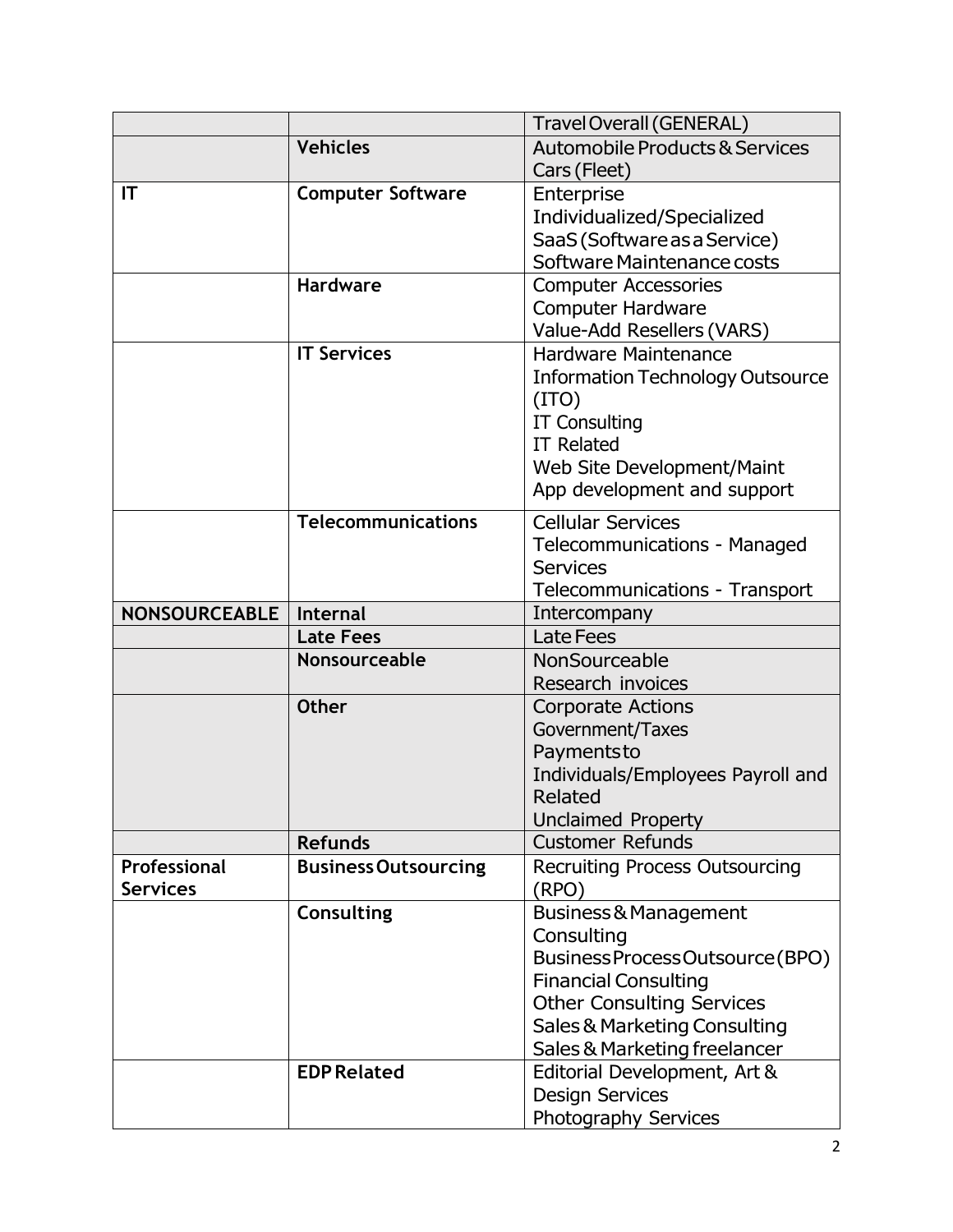|                     | <b>Financial Services</b>   | <b>Banks &amp; Lending Institutions</b>                 |
|---------------------|-----------------------------|---------------------------------------------------------|
|                     |                             | Brokers, Dealers & Other                                |
|                     |                             | <b>Investment Services</b>                              |
|                     |                             | Citibank T Card Reimbursement                           |
|                     |                             | <b>Collection &amp; Credit Services</b>                 |
|                     |                             | Remittances                                             |
|                     |                             | <b>StockExchanges</b>                                   |
|                     | <b>Freelancers</b>          | <b>Other freelancer Services</b>                        |
|                     | <b>HR Related</b>           | <b>Employee Outplacement Services</b>                   |
|                     |                             | <b>Employee Relocation Services</b>                     |
|                     |                             | <b>Employee Screening Services</b>                      |
|                     |                             | <b>Executive Search Firms</b>                           |
|                     |                             | <b>Financial Benefits Administration</b>                |
|                     |                             | <b>General Search</b>                                   |
|                     |                             | Healthcare                                              |
|                     |                             |                                                         |
|                     |                             | <b>HRConsulting</b><br>Life Insurance                   |
|                     |                             |                                                         |
|                     |                             | <b>Primary Health Care</b>                              |
|                     |                             | <b>Temporary Labor</b>                                  |
|                     |                             | Training&Education                                      |
|                     | <b>Legal Services</b>       | <b>LegalServices</b>                                    |
|                     | <b>Market Data Services</b> | <b>Market Data Services</b>                             |
|                     |                             | <b>ROYALTY</b>                                          |
|                     | <b>Risk Management</b>      | Risk Management Insurance                               |
|                     | <b>Insurance Services</b>   | <b>Services</b>                                         |
|                     | Sales, Marketing &          | Advertising / Media Placement                           |
|                     | <b>Events</b>               | Advertising Design and Production<br><b>Direct Mail</b> |
|                     |                             | <b>Exhibit Services</b>                                 |
|                     |                             | <b>Incentives</b>                                       |
|                     |                             | <b>MarketResearch</b>                                   |
|                     |                             | <b>Promotional Products and Awards</b>                  |
|                     |                             | <b>Public Relations</b>                                 |
|                     |                             | <b>Sales Commissions</b>                                |
|                     |                             | Social media                                            |
|                     |                             | Eventservices                                           |
|                     |                             | Contact list enrichment and                             |
|                     |                             | targeting                                               |
|                     |                             | Marketing and website analytics                         |
|                     |                             | and utilities                                           |
|                     |                             | Marketing and promotional email                         |
|                     |                             | services                                                |
| <b>Unclassified</b> | <b>Unclassified</b>         | Unclassified                                            |
|                     |                             | Unclassified Under Review                               |